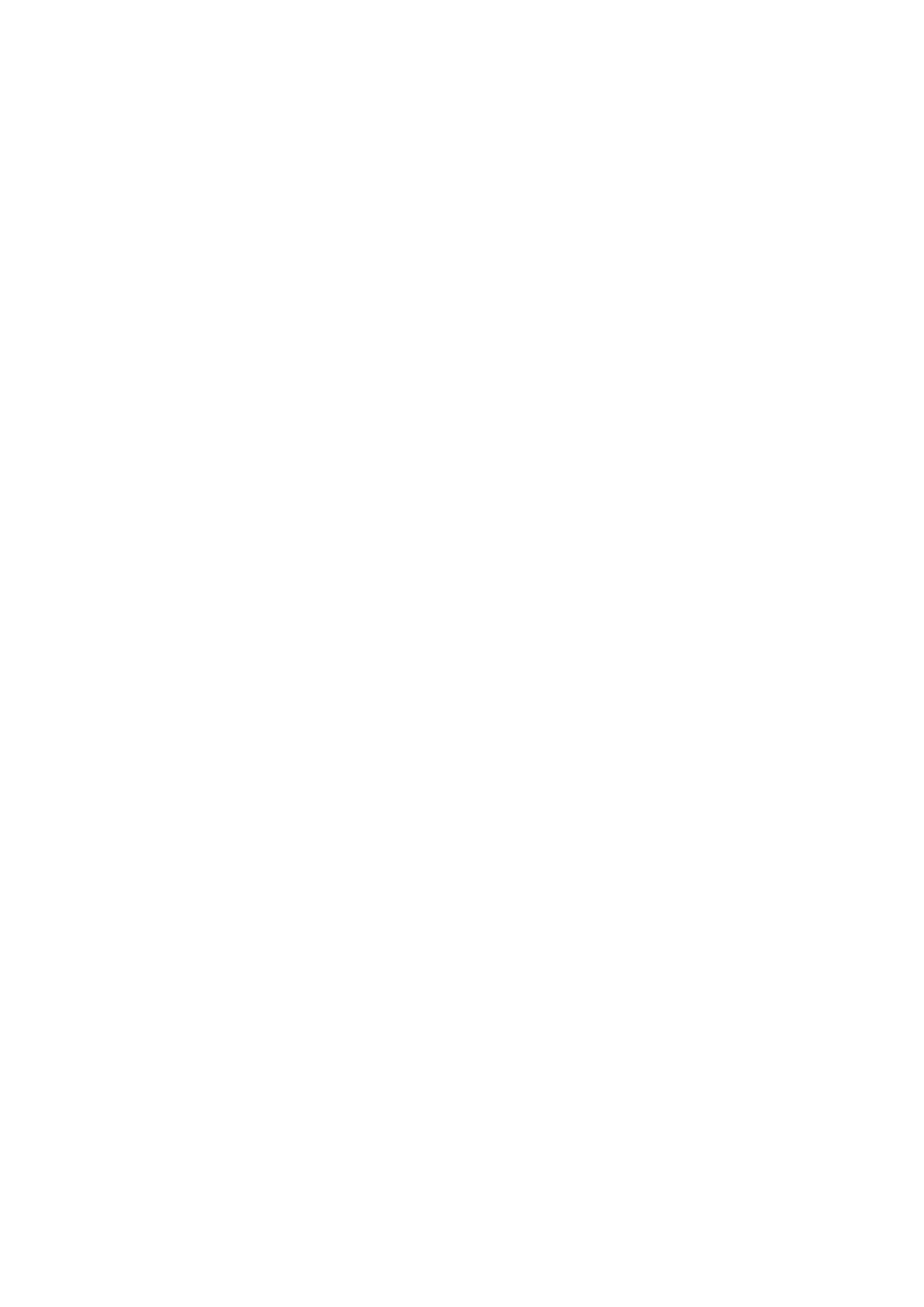## **NORTHERN TERRITORY OF AUSTRALIA**

As in force at 14 April 2020 \_\_\_\_\_\_\_\_\_\_\_\_\_\_\_\_\_\_\_\_

\_\_\_\_\_\_\_\_\_\_\_\_\_\_\_\_\_\_\_\_

## **PRIVATE SECURITY (SECURITY FIRMS) REGULATIONS 1998**

### **Regulations under the** *Private Security Act 1995*

#### **1 Citation**

These Regulations may be cited as the *Private Security (Security Firms) Regulations 1998*.

### **2 Disqualifying offences**

For the definition of *disqualifying offence* in section 3 of the Act, the following offences are prescribed in relation to a security firm's licence:

- (a) an offence against section 69, 132, 156, 160, 165, 166, 177, 181, 182, 186, 188(2), 188A, 189A, 189, 192, 192B, 193, 194, 195, 196, 211, 212, 227, 228, 228C, 228D, 228E, 229, 231, 233, 243(1) or 260 of the Criminal Code;
- (b) an offence against section 188(1) of the Criminal Code where a circumstance of aggravation as specified in subsection (2) exists;
- (c) an offence against section 210 of the Criminal Code where a custodial sentence is imposed that is wholly or partially served;
- (d) an offence against section 59, 61, 63A, 74, 77, 82, 83, 84, 85 or 86 of the *Firearms Act 1997*;
- (e) an offence against Part II, Division 1 of the *Misuse of Drugs Act 1990*;
- (f) an offence against section 6, 7, 8 or 9 of the *Weapons Control Act 2001*;
- (g) an offence against a law of the Commonwealth where the penalty for the offence is imprisonment for 2 years or more.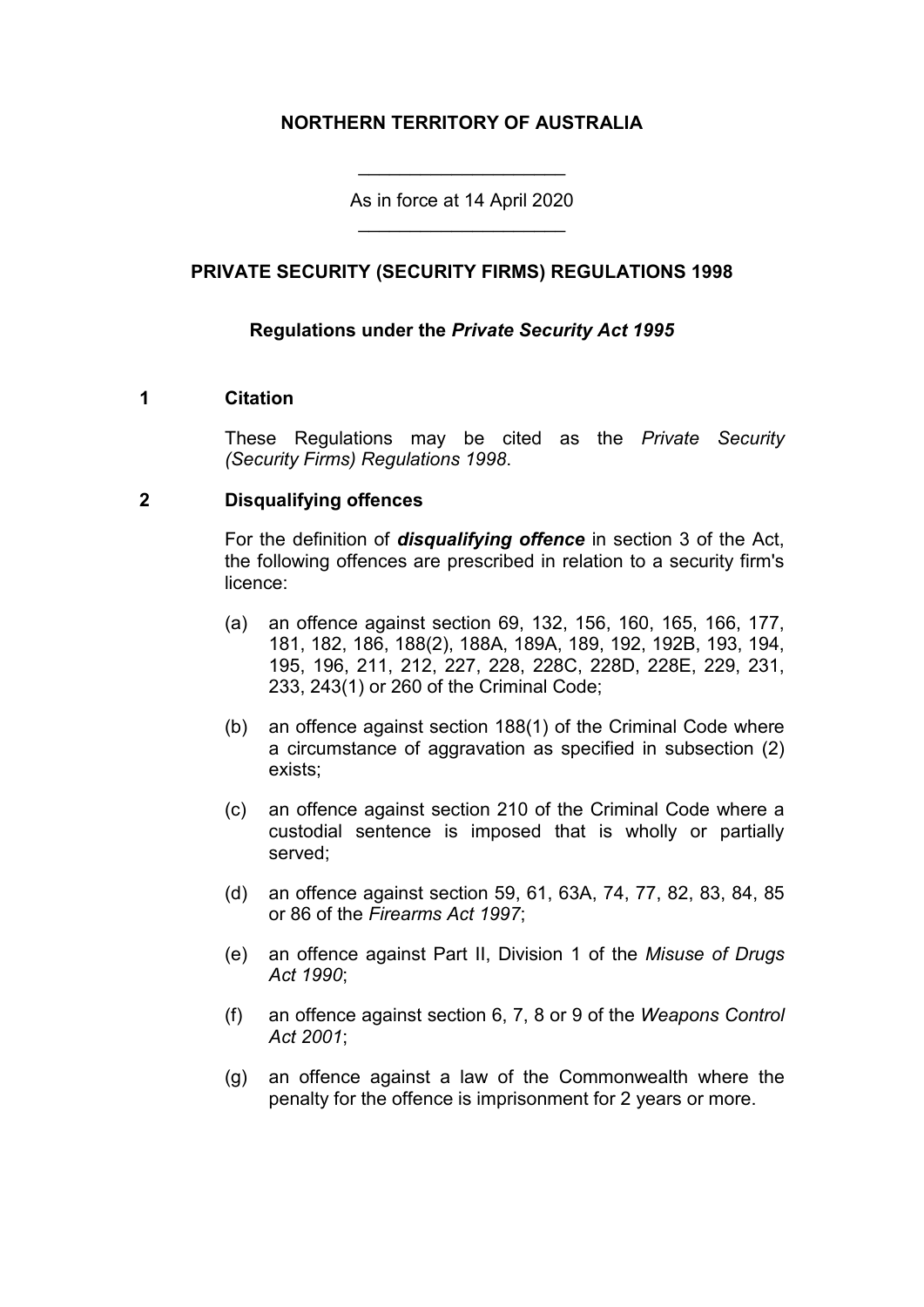## **4 Information to be provided by applicant**

For the purposes of section 14(5) of the Act, the following information is prescribed in relation to an application for a security firm's licence:

- (a) 2 identical current passport-sized photographs; and
- (b) the fingerprints of, where the applicant is:
	- (i) a natural person the applicant;
	- (ii) a partnership each partner in the partnership; or
	- (iii) a corporation each officer, within the meaning of section 17(1) of the Act, of the corporation.

## **5 Fees**

- (1) For section 18(6) of the Act, the fee for granting a security firm's licence is:
	- (a) if the applicant is a natural person:
		- (i) 620 revenue units if the licence is granted for one year; or
		- (ii) 930 revenue units  $-$  if the licence is granted for 2 years; or
		- (iii) 1 096 revenue units if the licence is granted for 3 years; or
	- (b) if the applicant is a partnership:
		- (i) 620 revenue units for each partner if the licence is granted for one year; or
		- (ii) 930 revenue units for each partner if the licence is granted for 2 years; or
		- (iii) 1 096 revenue units for each partner if the licence is granted for 3 years; or
	- (c) if the applicant is a corporation:
		- $(i)$  1 239 revenue units if the licence is granted for one year; or
		- $(ii)$  1 794 revenue units if the licence is granted for 2 years; or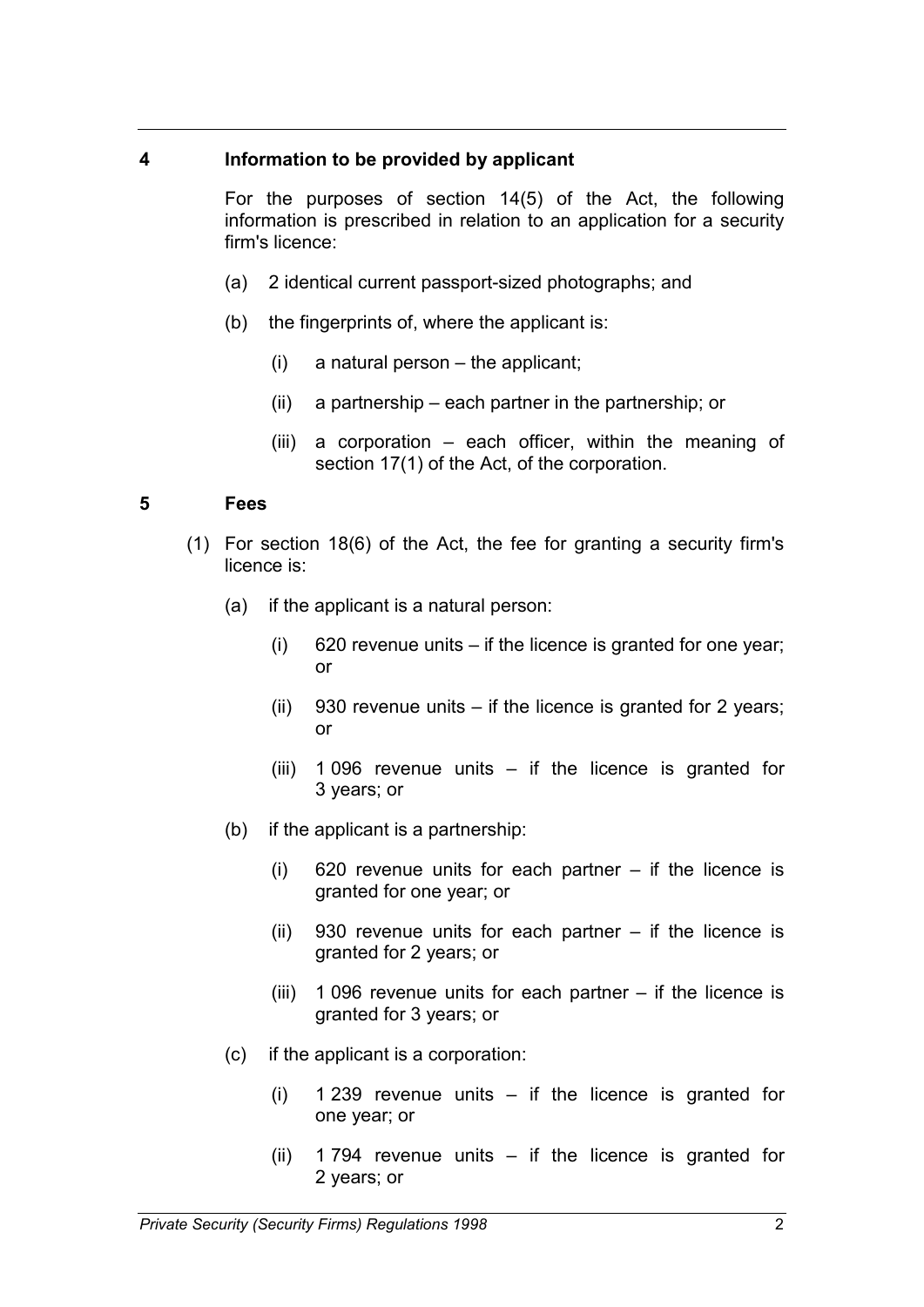- (iii)  $2\,143$  revenue units  $-$  if the licence is granted for 3 years.
- (2) For section 24(2) of the Act, the fee for renewing a security firm's licence is:
	- (a) if the applicant is a natural person:
		- (i) 620 revenue units if the licence is renewed for one year; or
		- (ii) 930 revenue units  $-$  if the licence is renewed for 2 years; or
		- (iii) 1 096 revenue units if the licence is renewed for 3 years; or
	- (b) if the applicant is a partnership:
		- (i) 620 revenue units for each partner if the licence is renewed for one year; or
		- $(ii)$  930 revenue units for each partner  $-$  if the licence is renewed for 2 years; or
		- (iii) 1 096 revenue units for each partner if the licence is renewed for 3 years; or
	- (c) if the applicant is a corporation:
		- (i) 1 239 revenue units if the licence is renewed for one year; or
		- $(ii)$  1 794 revenue units if the licence is renewed for 2 years; or
		- $(iii)$  2 143 revenue units  $-$  if the licence is renewed for 3 years.
- (3) For section 25(1A) of the Act, the fee is 30 revenue units.

### **6 Offences**

(1) A security firm must not engage in the business of supplying, for reward, the services of crowd controllers or security officers unless the firm has the licences and permits required by a law in force in the Territory to engage in the business.

Maximum penalty: 20 penalty units.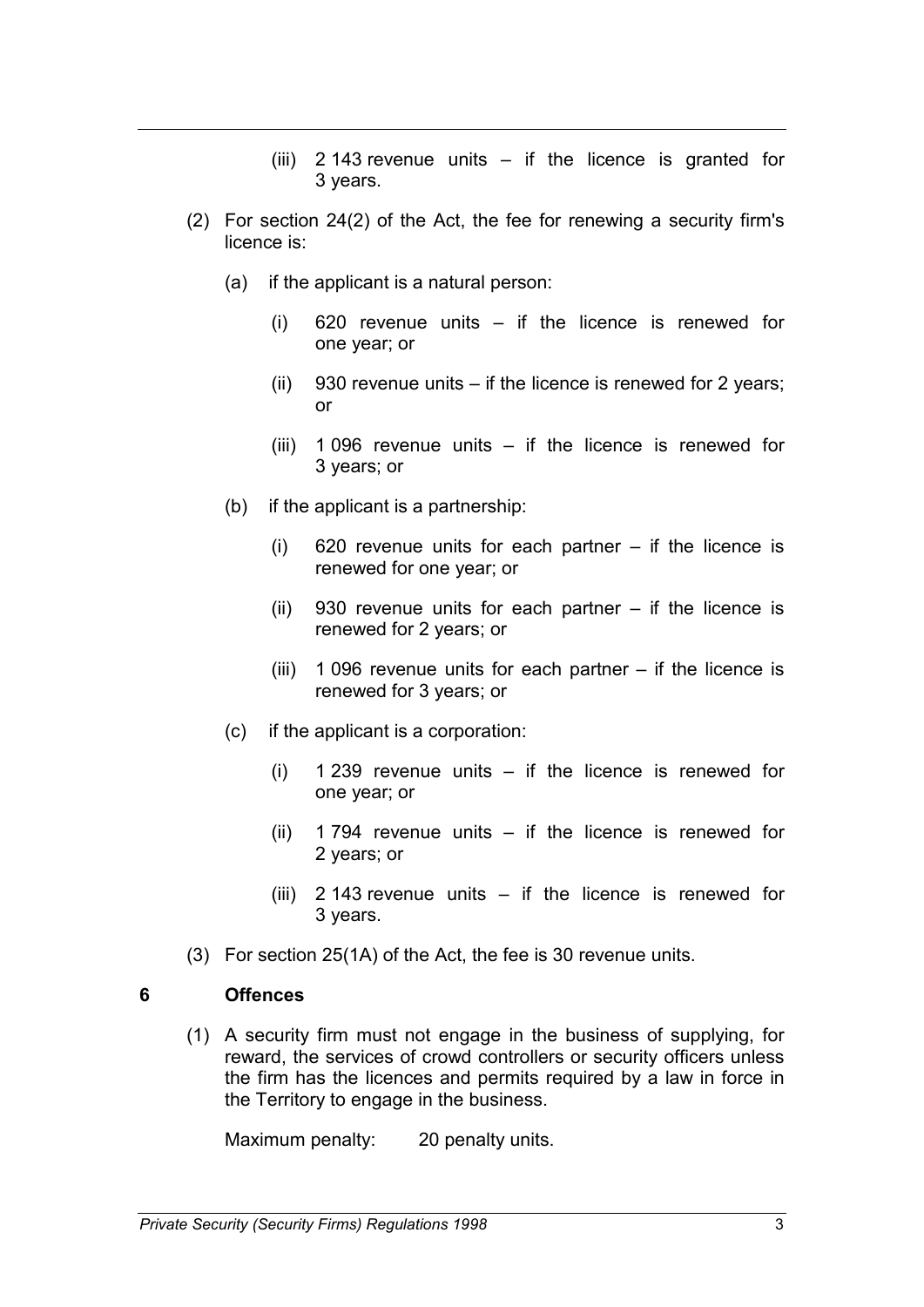(2) A security firm must not later than 30 days after changing its address notify the Director of its new address.

Maximum penalty: 20 penalty units.

(3) A security firm must ensure that a register of security officers, containing accurate records of information referred to in subregulation (5), is kept in a manner approved by the Director.

Maximum penalty: 20 penalty units.

(4) An employer must permit an inspector to examine the register kept under subregulation (3).

Maximum penalty: 20 penalty units.

- (5) For subregulation (3), the information that must be kept by a security firm is:
	- (a) the name and residential address of each security officer employed by it; and
	- (b) the number assigned by the Director to the security officer's licence; and
	- (c) for each day on which the security officer provides his or her services as a security officer, the number assigned to the security officer by the security firm; and
	- (d) the date of, and details in relation to, each incident in which physical force was used by or against the security officer while the security officer was providing his or her services as a security officer.
- (6) In this regulation:

*security firm* means a person who, or partnership that, is the holder of security firm licence.

*security officer* means a person who is the holder of

- (a) a security officer's provisional licence; or
- (b) a security officer's licence.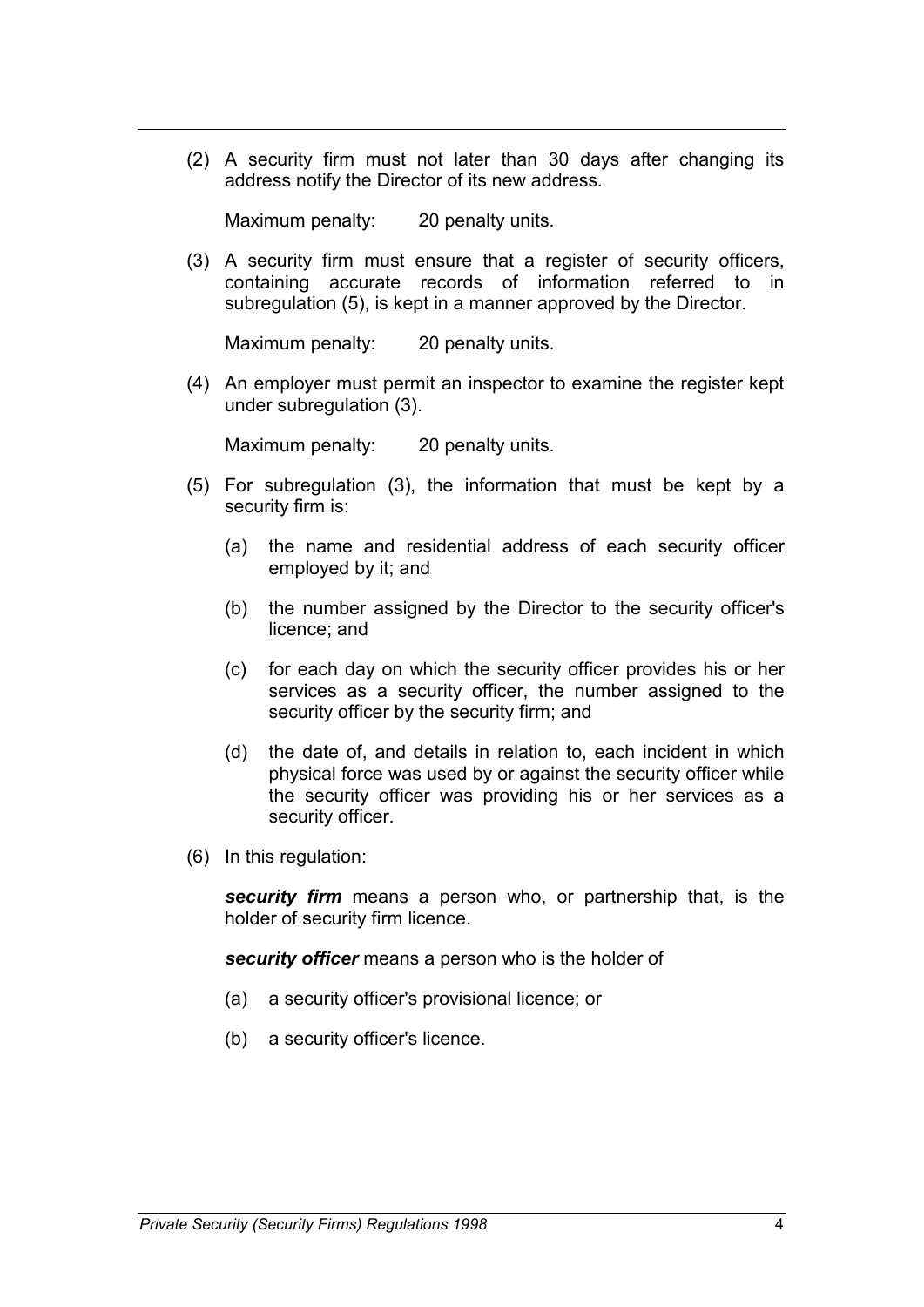#### **ENDNOTES**

**1 KEY**

Key to abbreviations

| $amd = amended$         | $od = order$                        |
|-------------------------|-------------------------------------|
| $app = appendix$        | om = omitted                        |
| $bl = by-law$           | $pt = Part$                         |
| $ch = Chapter$          | $r =$ regulation/rule               |
| $cl = clause$           | $rem = remainder$                   |
| div = Division          | renum = renumbered                  |
| $exp = expires/expired$ | $rep = repeated$                    |
| $f =$ forms             | $s =$ section                       |
| <b>Gaz = Gazette</b>    | sch = Schedule                      |
| $hdg =$ heading         | sdiv = Subdivision                  |
| ins = inserted          | <b>SL = Subordinate Legislation</b> |
| It = $long$ title       | sub = substituted                   |
| nc = not commenced      |                                     |

#### **2 LIST OF LEGISLATION**

*Private Security (Security Firms) Regulations* **(SL No. 29, 1998)** Notified 4 August 1998<br>Commenced 4 August 1998 4 August 1998

*Criminal Code Amendment (Criminal Responsibility Reform) Act 2005* **(Act No. 37, 2005)**

| Assent date | 22 November 2005                                  |
|-------------|---------------------------------------------------|
| Commenced   | 20 December 2006 (Gaz G51, 20 December 2006, p 2) |

*Private Security (Security Firms) Amendment Regulations 2006* **(SL No. 3, 2006)**

Notified 15 February 2006<br>Commenced 15 February 2006

15 February 2006

# *Treasury Legislation Amendment (Revenue Units) Regulations 2006* **(SL No. 33, 2006)**

| Notified  | 18 October 2006 |
|-----------|-----------------|
| Commenced | 18 October 2006 |

# *Statute Law Revision Act 2007* **(Act No. 4, 2007)**

| Assent date | 8 March 2007 |
|-------------|--------------|
| Commenced   | 8 March 2007 |

#### *Business Names Act 2007* **(Act No. 1, 2007)**

#### Assent date 8 March 2007<br>Commenced 22 August 200 22 August 2007 (*Gaz* G34, 22 August 2007, p 7)

# *Fees and Charges Amendment Regulations 2009* **(SL No. 34, 2009)**

Notified 14 December 2009<br>Commenced 1 January 2010 (r 2 1 January 2010 (r 2)